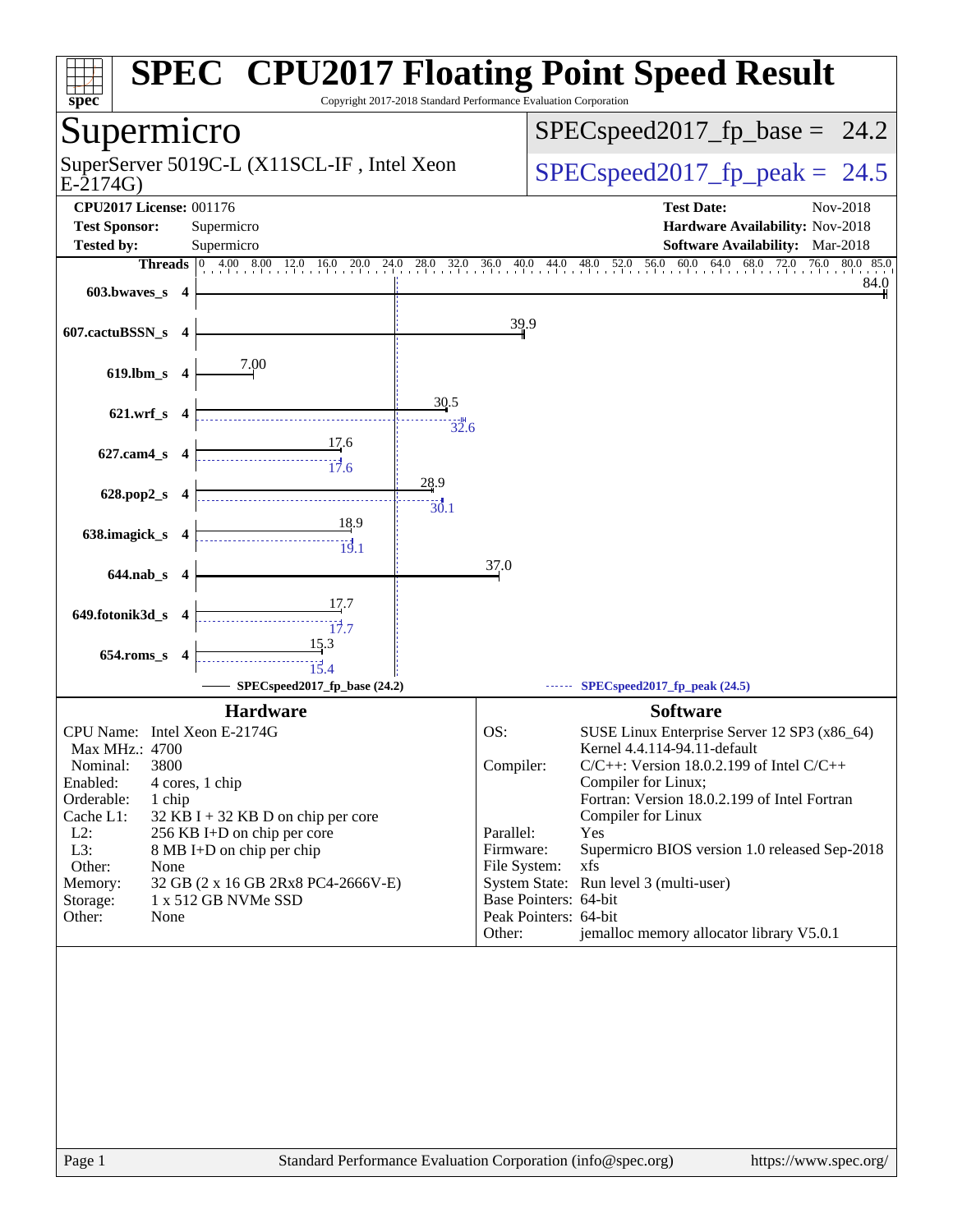

Copyright 2017-2018 Standard Performance Evaluation Corporation

## Supermicro

E-2174G) SuperServer 5019C-L (X11SCL-IF, Intel Xeon  $SPEC speed2017$  fp\_peak = 24.5

 $SPECspeed2017_fp\_base = 24.2$ 

**[CPU2017 License:](http://www.spec.org/auto/cpu2017/Docs/result-fields.html#CPU2017License)** 001176 **[Test Date:](http://www.spec.org/auto/cpu2017/Docs/result-fields.html#TestDate)** Nov-2018 **[Test Sponsor:](http://www.spec.org/auto/cpu2017/Docs/result-fields.html#TestSponsor)** Supermicro **[Hardware Availability:](http://www.spec.org/auto/cpu2017/Docs/result-fields.html#HardwareAvailability)** Nov-2018 **[Tested by:](http://www.spec.org/auto/cpu2017/Docs/result-fields.html#Testedby)** Supermicro **[Software Availability:](http://www.spec.org/auto/cpu2017/Docs/result-fields.html#SoftwareAvailability)** Mar-2018

#### **[Results Table](http://www.spec.org/auto/cpu2017/Docs/result-fields.html#ResultsTable)**

|                                   | <b>Base</b>    |                |       |                |       |                |       | <b>Peak</b>    |                |              |                |              |                |              |
|-----------------------------------|----------------|----------------|-------|----------------|-------|----------------|-------|----------------|----------------|--------------|----------------|--------------|----------------|--------------|
| <b>Benchmark</b>                  | <b>Threads</b> | <b>Seconds</b> | Ratio | <b>Seconds</b> | Ratio | <b>Seconds</b> | Ratio | <b>Threads</b> | <b>Seconds</b> | <b>Ratio</b> | <b>Seconds</b> | <b>Ratio</b> | <b>Seconds</b> | <b>Ratio</b> |
| 603.bwayes s                      | 4              | 700            | 84.3  | 703            | 83.9  | 703            | 84.0  | 4              | 700            | 84.3         | 703            | 83.9         | 703            | 84.0         |
| 607.cactuBSSN s                   | 4              | 420            | 39.7  | 417            | 39.9  | 416            | 40.1  | 4              | 420            | 39.7         | 417            | <u>39.9</u>  | 416            | 40.1         |
| $619.1$ bm s                      | $\overline{4}$ | 750            | 6.98  | 748            | 7.00  | 749            | 7.00  | 4              | 750            | 6.98         | 748            | 7.00         | 749            | 7.00         |
| $621$ .wrf s                      | 4              | 432            | 30.6  | 434            | 30.5  | 433            | 30.5  | 4              | 403            | 32.8         | 409            | 32.4         | 406            | 32.6         |
| $627$ .cam $4$ s                  | 4              | 502            | 17.7  | 503            | 17.6  | 503            | 17.6  | 4              | 502            | 17.7         | 503            | 17.6         | 503            | 17.6         |
| $628.pop2_s$                      | 4              | 410            | 28.9  | 411            | 28.9  | 413            | 28.7  | $\overline{4}$ | 397            | 29.9         | 394            | 30.1         | 395            | 30.1         |
| 638.imagick_s                     | 4              | 764            | 18.9  | 763            | 18.9  | 764            | 18.9  | 4              | 757            | 19.0         | 756            | <b>19.1</b>  | 756            | 19.1         |
| $644$ .nab s                      | 4              | 473            | 37.0  | 473            | 36.9  | 473            | 37.0  | 4              | 473            | 37.0         | 473            | 36.9         | 473            | 37.0         |
| 649.fotonik3d s                   | 4              | 515            | 17.7  | 514            | 17.7  | 514            | 17.7  | 4              | 514            | 17.7         | 514            | 17.7         | 514            | 17.7         |
| $654$ .roms s                     | 4              | 1026           | 15.3  | 1026           | 15.3  | 1025           | 15.4  | 4              | 1025           | 15.4         | 1023           | 15.4         | 1025           | <u>15.4</u>  |
| $SPECspeed2017$ fp base =<br>24.2 |                |                |       |                |       |                |       |                |                |              |                |              |                |              |

**[SPECspeed2017\\_fp\\_peak =](http://www.spec.org/auto/cpu2017/Docs/result-fields.html#SPECspeed2017fppeak) 24.5**

Results appear in the [order in which they were run.](http://www.spec.org/auto/cpu2017/Docs/result-fields.html#RunOrder) Bold underlined text [indicates a median measurement](http://www.spec.org/auto/cpu2017/Docs/result-fields.html#Median).

#### **[Operating System Notes](http://www.spec.org/auto/cpu2017/Docs/result-fields.html#OperatingSystemNotes)**

Stack size set to unlimited using "ulimit -s unlimited"

#### **[General Notes](http://www.spec.org/auto/cpu2017/Docs/result-fields.html#GeneralNotes)**

Environment variables set by runcpu before the start of the run: KMP\_AFFINITY = "granularity=fine,compact" LD\_LIBRARY\_PATH = "/home/cpu2017/lib/ia32:/home/cpu2017/lib/intel64:/home/cpu2017/je5.0.1-32:/home/cpu2017/je5.0.1-64" OMP\_STACKSIZE = "192M"

 Binaries compiled on a system with 1x Intel Core i7-6700K CPU + 32GB RAM memory using Redhat Enterprise Linux 7.5 Transparent Huge Pages enabled by default Prior to runcpu invocation Filesystem page cache synced and cleared with: sync; echo 3> /proc/sys/vm/drop\_caches

 Yes: The test sponsor attests, as of date of publication, that CVE-2017-5754 (Meltdown) is mitigated in the system as tested and documented. Yes: The test sponsor attests, as of date of publication, that CVE-2017-5753 (Spectre variant 1) is mitigated in the system as tested and documented. Yes: The test sponsor attests, as of date of publication, that CVE-2017-5715 (Spectre variant 2) is mitigated in the system as tested and documented. jemalloc, a general purpose malloc implementation built with the RedHat Enterprise 7.5, and the system compiler gcc 4.8.5 sources available from jemalloc.net or <https://github.com/jemalloc/jemalloc/releases>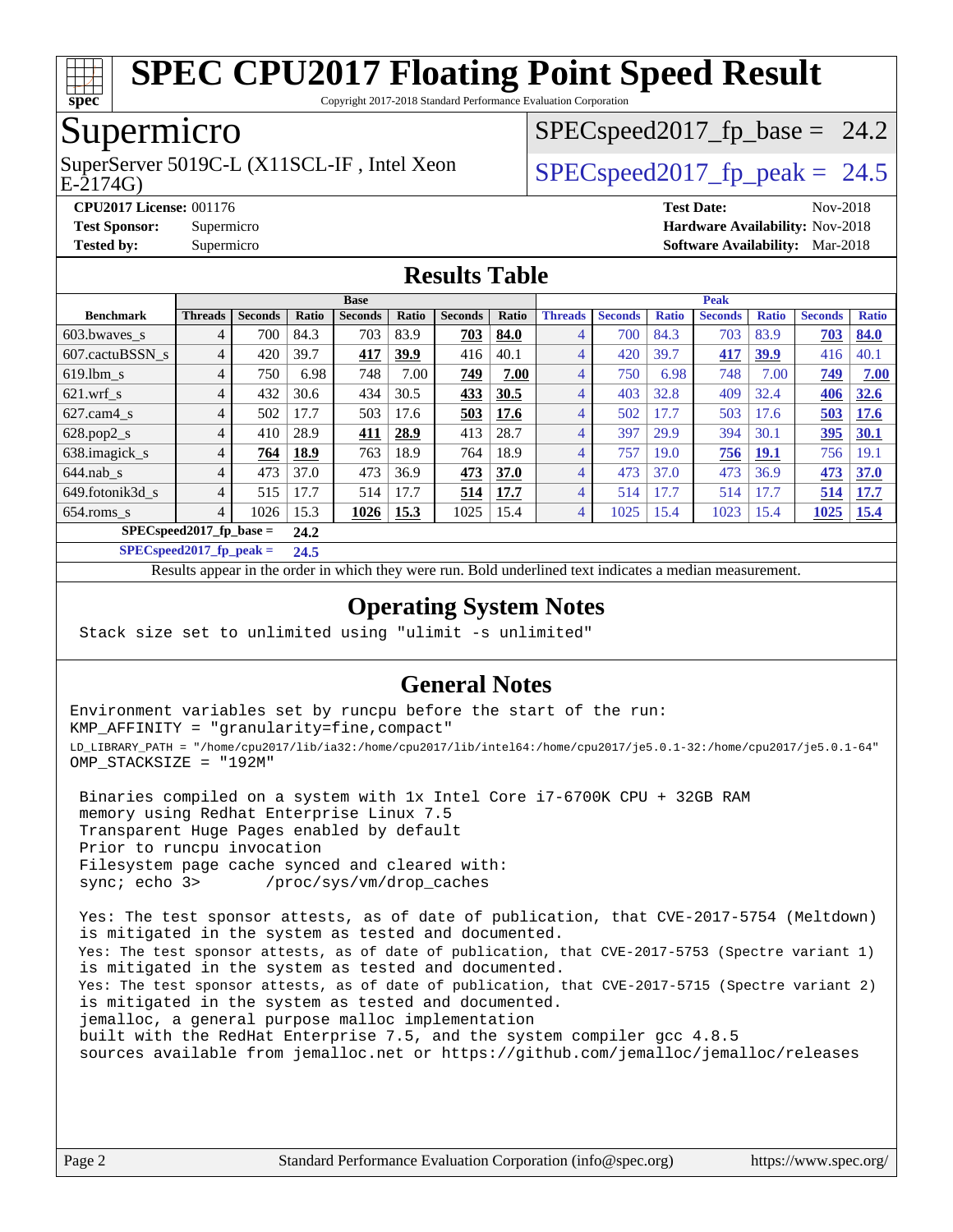

Copyright 2017-2018 Standard Performance Evaluation Corporation

### Supermicro

E-2174G) SuperServer 5019C-L (X11SCL-IF, Intel Xeon  $SPEC speed2017_fp\_peak = 24.5$ 

 $SPECspeed2017_fp\_base = 24.2$ 

**[Tested by:](http://www.spec.org/auto/cpu2017/Docs/result-fields.html#Testedby)** Supermicro **[Software Availability:](http://www.spec.org/auto/cpu2017/Docs/result-fields.html#SoftwareAvailability)** Mar-2018

**[CPU2017 License:](http://www.spec.org/auto/cpu2017/Docs/result-fields.html#CPU2017License)** 001176 **[Test Date:](http://www.spec.org/auto/cpu2017/Docs/result-fields.html#TestDate)** Nov-2018 **[Test Sponsor:](http://www.spec.org/auto/cpu2017/Docs/result-fields.html#TestSponsor)** Supermicro **[Hardware Availability:](http://www.spec.org/auto/cpu2017/Docs/result-fields.html#HardwareAvailability)** Nov-2018

#### **[Platform Notes](http://www.spec.org/auto/cpu2017/Docs/result-fields.html#PlatformNotes)**

Page 3 Standard Performance Evaluation Corporation [\(info@spec.org\)](mailto:info@spec.org) <https://www.spec.org/> BIOS Settings: Hyper-Threading = Disable Sysinfo program /home/cpu2017/bin/sysinfo Rev: r5974 of 2018-05-19 9bcde8f2999c33d61f64985e45859ea9 running on linux-0lg1 Mon Nov 5 05:42:55 2018 SUT (System Under Test) info as seen by some common utilities. For more information on this section, see <https://www.spec.org/cpu2017/Docs/config.html#sysinfo> From /proc/cpuinfo model name : Intel(R) Xeon(R) E-2174G CPU @ 3.80GHz 1 "physical id"s (chips) 4 "processors" cores, siblings (Caution: counting these is hw and system dependent. The following excerpts from /proc/cpuinfo might not be reliable. Use with caution.) cpu cores : 4 siblings : 4 physical 0: cores 0 1 2 3 From lscpu: Architecture: x86\_64 CPU op-mode(s): 32-bit, 64-bit Byte Order: Little Endian  $CPU(s):$  4 On-line CPU(s) list: 0-3 Thread(s) per core: 1 Core(s) per socket: 4 Socket(s): 1 NUMA node(s): 1 Vendor ID: GenuineIntel CPU family: 6 Model: 158 Model name:  $Intel(R)$  Xeon(R) E-2174G CPU @ 3.80GHz Stepping: 10 CPU MHz: 4406.134 CPU max MHz: 4500.0000 CPU min MHz: 800.0000 BogoMIPS: 7583.98 Virtualization: VT-x L1d cache: 32K L1i cache: 32K L2 cache: 256K L3 cache: 8192K NUMA node0 CPU(s): 0-3 Flags: fpu vme de pse tsc msr pae mce cx8 apic sep mtrr pge mca cmov pat pse36 clflush dts acpi mmx fxsr sse sse2 ss ht tm pbe syscall nx pdpe1gb rdtscp **(Continued on next page)**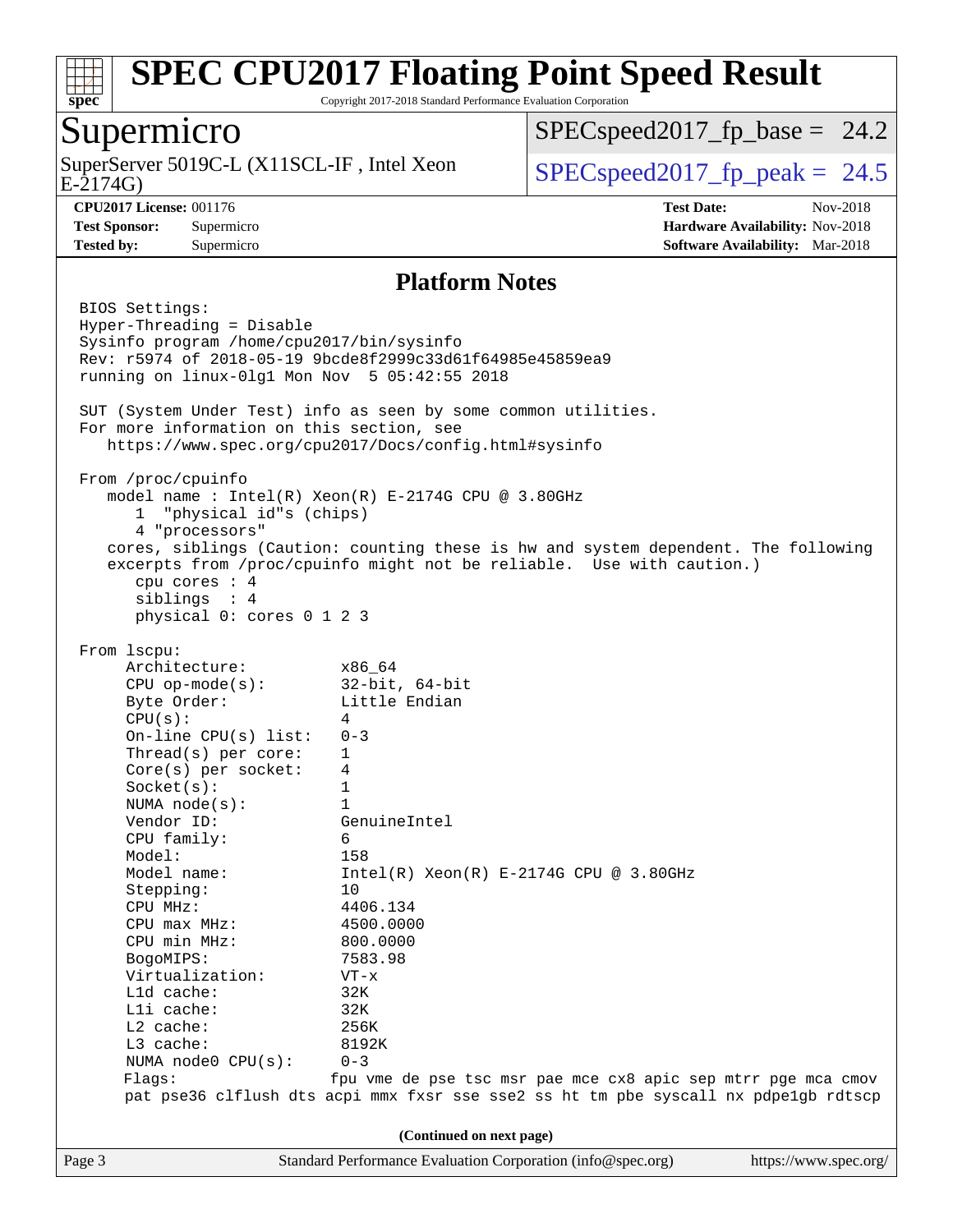

Copyright 2017-2018 Standard Performance Evaluation Corporation

### Supermicro

E-2174G) SuperServer 5019C-L (X11SCL-IF, Intel Xeon  $SPEC speed2017$  fp\_peak = 24.5

 $SPECspeed2017_fp\_base = 24.2$ 

**[Tested by:](http://www.spec.org/auto/cpu2017/Docs/result-fields.html#Testedby)** Supermicro **[Software Availability:](http://www.spec.org/auto/cpu2017/Docs/result-fields.html#SoftwareAvailability)** Mar-2018

**[CPU2017 License:](http://www.spec.org/auto/cpu2017/Docs/result-fields.html#CPU2017License)** 001176 **[Test Date:](http://www.spec.org/auto/cpu2017/Docs/result-fields.html#TestDate)** Nov-2018 **[Test Sponsor:](http://www.spec.org/auto/cpu2017/Docs/result-fields.html#TestSponsor)** Supermicro **[Hardware Availability:](http://www.spec.org/auto/cpu2017/Docs/result-fields.html#HardwareAvailability)** Nov-2018

#### **[Platform Notes \(Continued\)](http://www.spec.org/auto/cpu2017/Docs/result-fields.html#PlatformNotes)**

 lm constant\_tsc art arch\_perfmon pebs bts rep\_good nopl xtopology nonstop\_tsc aperfmperf eagerfpu pni pclmulqdq dtes64 monitor ds\_cpl vmx smx est tm2 ssse3 sdbg fma cx16 xtpr pdcm pcid sse4\_1 sse4\_2 x2apic movbe popcnt tsc\_deadline\_timer aes xsave avx f16c rdrand lahf\_lm abm 3dnowprefetch ida arat epb invpcid\_single pln pts dtherm hwp hwp\_notify hwp\_act\_window hwp\_epp intel\_pt rsb\_ctxsw spec\_ctrl retpoline kaiser tpr\_shadow vnmi flexpriority ept vpid fsgsbase tsc\_adjust bmi1 hle avx2 smep bmi2 erms invpcid rtm mpx rdseed adx smap clflushopt xsaveopt xsavec xgetbv1 /proc/cpuinfo cache data cache size : 8192 KB From numactl --hardware WARNING: a numactl 'node' might or might not correspond to a physical chip. available: 1 nodes (0) node 0 cpus: 0 1 2 3 node 0 size: 32089 MB node 0 free: 24812 MB node distances: node 0 0: 10 From /proc/meminfo MemTotal: 32860044 kB HugePages Total: 0 Hugepagesize: 2048 kB From /etc/\*release\* /etc/\*version\* SuSE-release: SUSE Linux Enterprise Server 12 (x86\_64) VERSION = 12 PATCHLEVEL = 3 # This file is deprecated and will be removed in a future service pack or release. # Please check /etc/os-release for details about this release. os-release: NAME="SLES" VERSION="12-SP3" VERSION\_ID="12.3" PRETTY\_NAME="SUSE Linux Enterprise Server 12 SP3" ID="sles" ANSI\_COLOR="0;32" CPE\_NAME="cpe:/o:suse:sles:12:sp3" uname -a: Linux linux-0lg1 4.4.114-94.11-default #1 SMP Thu Feb 1 19:28:26 UTC 2018 (4309ff9) x86\_64 x86\_64 x86\_64 GNU/Linux Kernel self-reported vulnerability status: **(Continued on next page)**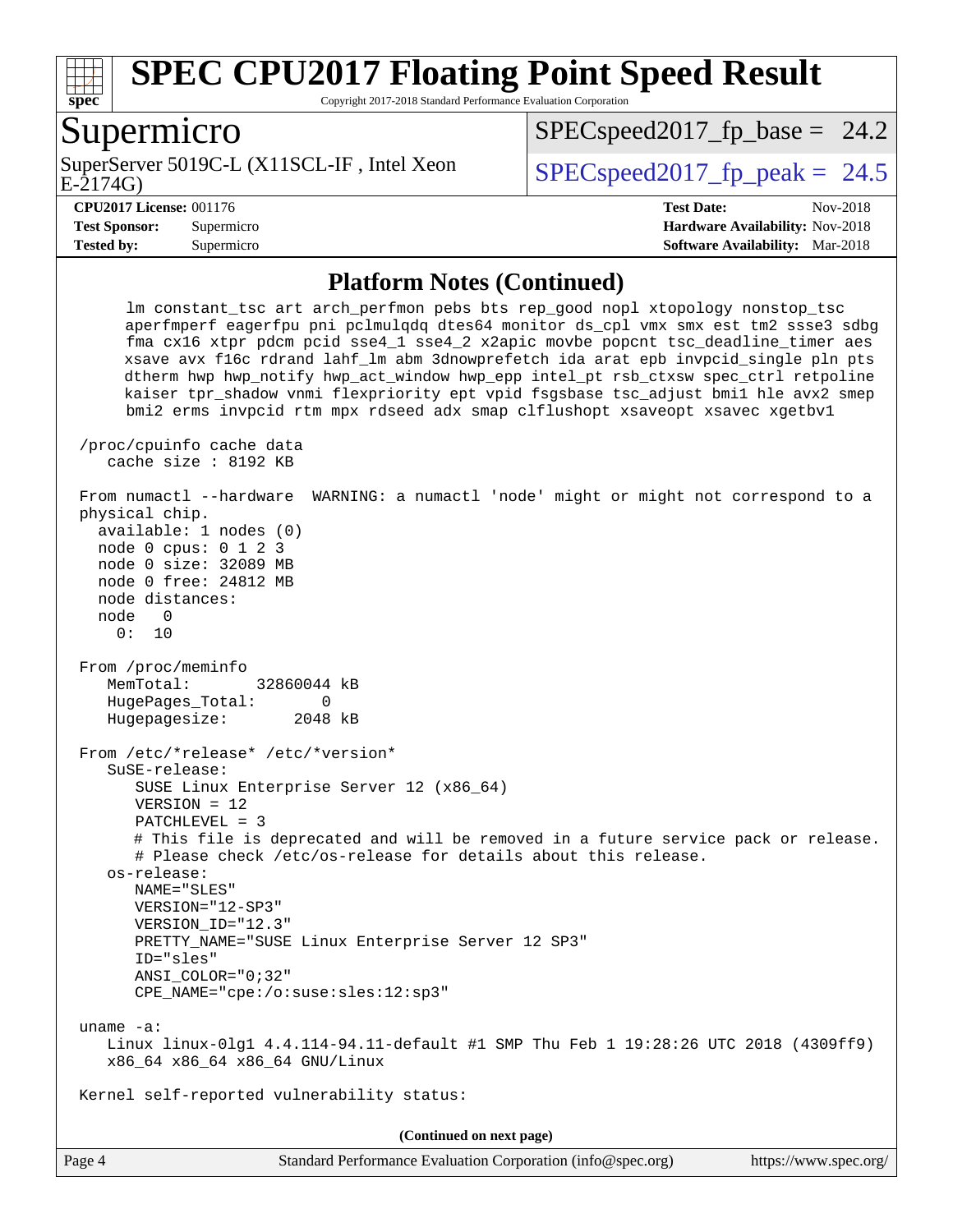

Copyright 2017-2018 Standard Performance Evaluation Corporation

## Supermicro

SuperServer 5019C-L (X11SCL-IF, Intel Xeon<br>E-2174G)

 $SPECspeed2017_fp\_base = 24.2$ 

 $SPECspeed2017_f p\_peak = 24.5$ 

**[Tested by:](http://www.spec.org/auto/cpu2017/Docs/result-fields.html#Testedby)** Supermicro **[Software Availability:](http://www.spec.org/auto/cpu2017/Docs/result-fields.html#SoftwareAvailability)** Mar-2018

**[CPU2017 License:](http://www.spec.org/auto/cpu2017/Docs/result-fields.html#CPU2017License)** 001176 **[Test Date:](http://www.spec.org/auto/cpu2017/Docs/result-fields.html#TestDate)** Nov-2018 **[Test Sponsor:](http://www.spec.org/auto/cpu2017/Docs/result-fields.html#TestSponsor)** Supermicro **[Hardware Availability:](http://www.spec.org/auto/cpu2017/Docs/result-fields.html#HardwareAvailability)** Nov-2018

#### **[Platform Notes \(Continued\)](http://www.spec.org/auto/cpu2017/Docs/result-fields.html#PlatformNotes)**

 CVE-2017-5754 (Meltdown): Mitigation: PTI CVE-2017-5753 (Spectre variant 1): Mitigation: Barriers CVE-2017-5715 (Spectre variant 2): Mitigation: IBRS+IBPB

run-level 3 Nov 5 00:43

 SPEC is set to: /home/cpu2017 Filesystem Type Size Used Avail Use% Mounted on /dev/nvme0n1p4 xfs 435G 33G 402G 8% /home

 Additional information from dmidecode follows. WARNING: Use caution when you interpret this section. The 'dmidecode' program reads system data which is "intended to allow hardware to be accurately determined", but the intent may not be met, as there are frequent changes to hardware, firmware, and the "DMTF SMBIOS" standard.

 BIOS American Megatrends Inc. 1.0 09/14/2018 Memory:

2x Micron 18ADF2G72AZ-2G6H1R 16 GB 2 rank 2667

(End of data from sysinfo program)

#### **[Compiler Version Notes](http://www.spec.org/auto/cpu2017/Docs/result-fields.html#CompilerVersionNotes)**

| 619.1bm_s(base) 638.imagick_s(base, peak) 644.nab_s(base, peak)<br>CC                                                      |                          |
|----------------------------------------------------------------------------------------------------------------------------|--------------------------|
|                                                                                                                            |                          |
| icc (ICC) 18.0.2 20180210<br>Copyright (C) 1985-2018 Intel Corporation. All rights reserved.                               |                          |
|                                                                                                                            |                          |
| $CC$ 619.1bm $s$ (peak)                                                                                                    |                          |
| icc (ICC) 18.0.2 20180210<br>Copyright (C) 1985-2018 Intel Corporation. All rights reserved.                               |                          |
| FC 607.cactuBSSN s(base, peak)                                                                                             |                          |
| icpc (ICC) 18.0.2 20180210<br>Copyright (C) 1985-2018 Intel Corporation. All rights reserved.<br>icc (ICC) 18.0.2 20180210 |                          |
| Copyright (C) 1985-2018 Intel Corporation. All rights reserved.<br>ifort (IFORT) 18.0.2 20180210                           |                          |
| Copyright (C) 1985-2018 Intel Corporation. All rights reserved.                                                            |                          |
|                                                                                                                            | (Continued on next page) |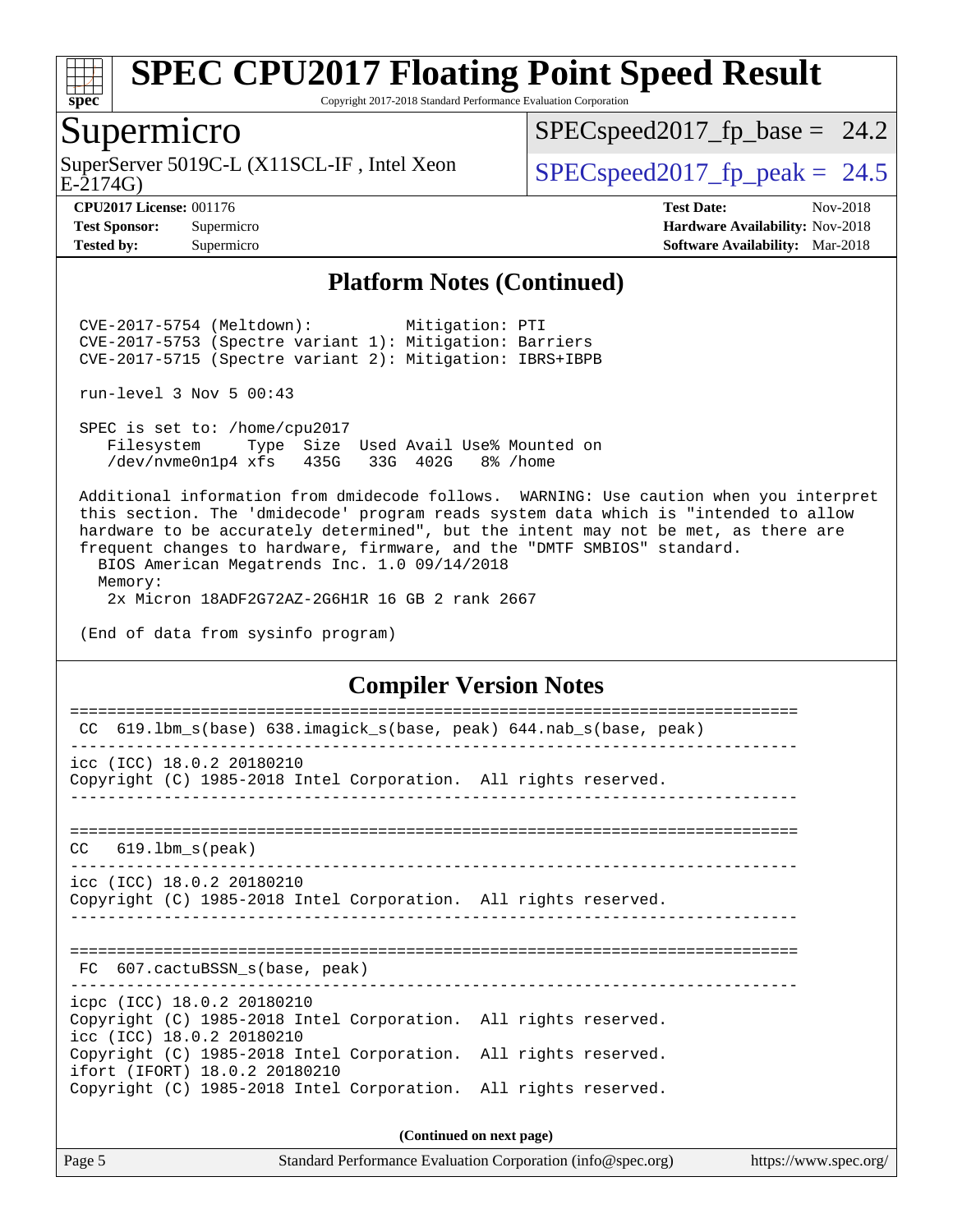

Copyright 2017-2018 Standard Performance Evaluation Corporation

## Supermicro

E-2174G) SuperServer 5019C-L (X11SCL-IF, Intel Xeon  $SPEC speed2017_fp\_peak = 24.5$ 

 $SPEC speed2017_fp\_base = 24.2$ 

**[CPU2017 License:](http://www.spec.org/auto/cpu2017/Docs/result-fields.html#CPU2017License)** 001176 **[Test Date:](http://www.spec.org/auto/cpu2017/Docs/result-fields.html#TestDate)** Nov-2018 **[Test Sponsor:](http://www.spec.org/auto/cpu2017/Docs/result-fields.html#TestSponsor)** Supermicro **[Hardware Availability:](http://www.spec.org/auto/cpu2017/Docs/result-fields.html#HardwareAvailability)** Nov-2018 **[Tested by:](http://www.spec.org/auto/cpu2017/Docs/result-fields.html#Testedby)** Supermicro **[Software Availability:](http://www.spec.org/auto/cpu2017/Docs/result-fields.html#SoftwareAvailability)** Mar-2018

#### **[Compiler Version Notes \(Continued\)](http://www.spec.org/auto/cpu2017/Docs/result-fields.html#CompilerVersionNotes)**

## **[Base Compiler Invocation](http://www.spec.org/auto/cpu2017/Docs/result-fields.html#BaseCompilerInvocation)**

[C benchmarks](http://www.spec.org/auto/cpu2017/Docs/result-fields.html#Cbenchmarks): [icc -m64 -std=c11](http://www.spec.org/cpu2017/results/res2018q4/cpu2017-20181112-09579.flags.html#user_CCbase_intel_icc_64bit_c11_33ee0cdaae7deeeab2a9725423ba97205ce30f63b9926c2519791662299b76a0318f32ddfffdc46587804de3178b4f9328c46fa7c2b0cd779d7a61945c91cd35)

[Fortran benchmarks](http://www.spec.org/auto/cpu2017/Docs/result-fields.html#Fortranbenchmarks): [ifort -m64](http://www.spec.org/cpu2017/results/res2018q4/cpu2017-20181112-09579.flags.html#user_FCbase_intel_ifort_64bit_24f2bb282fbaeffd6157abe4f878425411749daecae9a33200eee2bee2fe76f3b89351d69a8130dd5949958ce389cf37ff59a95e7a40d588e8d3a57e0c3fd751)

[Benchmarks using both Fortran and C](http://www.spec.org/auto/cpu2017/Docs/result-fields.html#BenchmarksusingbothFortranandC): [ifort -m64](http://www.spec.org/cpu2017/results/res2018q4/cpu2017-20181112-09579.flags.html#user_CC_FCbase_intel_ifort_64bit_24f2bb282fbaeffd6157abe4f878425411749daecae9a33200eee2bee2fe76f3b89351d69a8130dd5949958ce389cf37ff59a95e7a40d588e8d3a57e0c3fd751) [icc -m64 -std=c11](http://www.spec.org/cpu2017/results/res2018q4/cpu2017-20181112-09579.flags.html#user_CC_FCbase_intel_icc_64bit_c11_33ee0cdaae7deeeab2a9725423ba97205ce30f63b9926c2519791662299b76a0318f32ddfffdc46587804de3178b4f9328c46fa7c2b0cd779d7a61945c91cd35)

**(Continued on next page)**

Page 6 Standard Performance Evaluation Corporation [\(info@spec.org\)](mailto:info@spec.org) <https://www.spec.org/>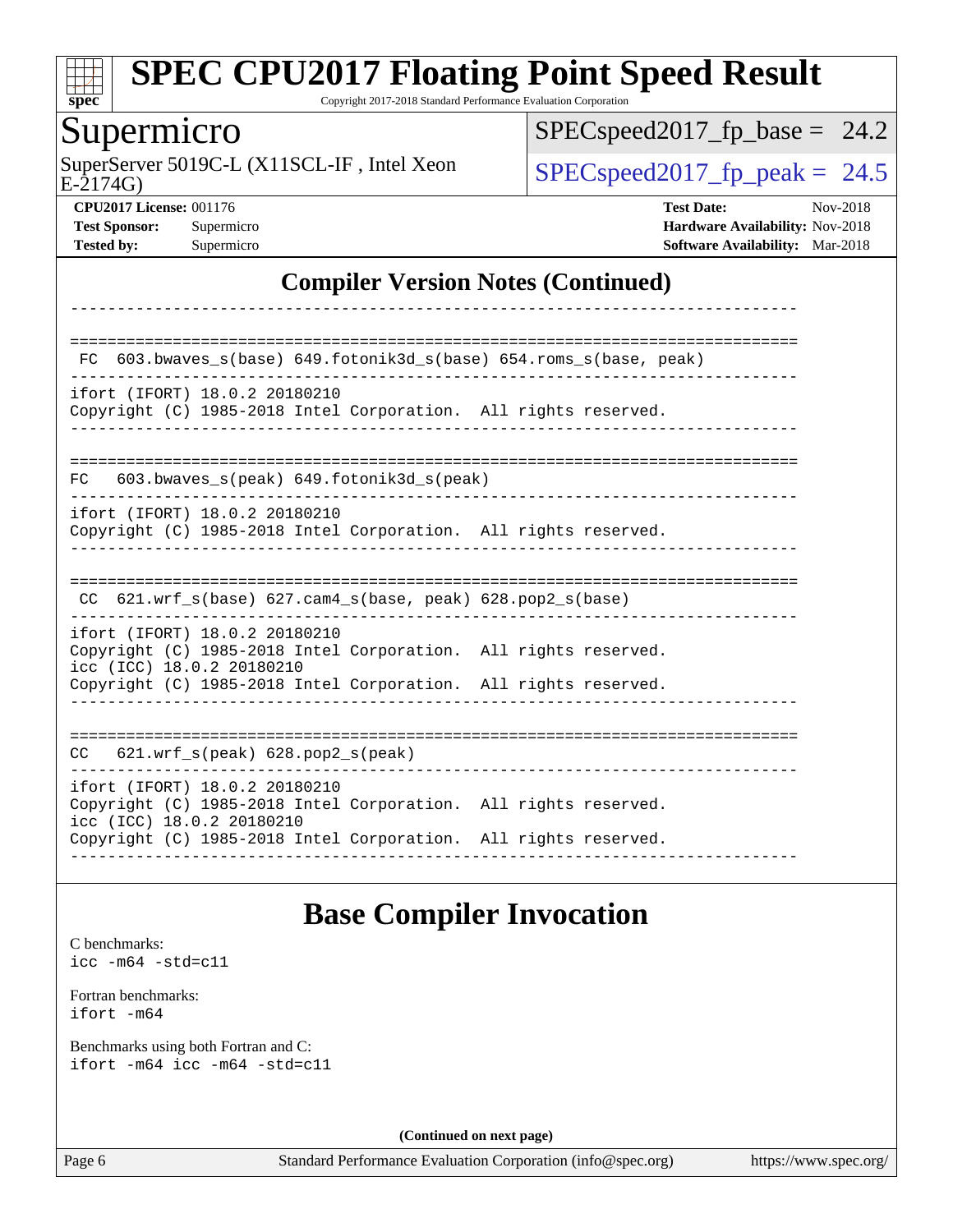

Copyright 2017-2018 Standard Performance Evaluation Corporation

### Supermicro

E-2174G) SuperServer 5019C-L (X11SCL-IF, Intel Xeon  $SPEC speed2017$  fp\_peak = 24.5

 $SPECspeed2017_fp\_base = 24.2$ 

**[Tested by:](http://www.spec.org/auto/cpu2017/Docs/result-fields.html#Testedby)** Supermicro **[Software Availability:](http://www.spec.org/auto/cpu2017/Docs/result-fields.html#SoftwareAvailability)** Mar-2018

**[CPU2017 License:](http://www.spec.org/auto/cpu2017/Docs/result-fields.html#CPU2017License)** 001176 **[Test Date:](http://www.spec.org/auto/cpu2017/Docs/result-fields.html#TestDate)** Nov-2018 **[Test Sponsor:](http://www.spec.org/auto/cpu2017/Docs/result-fields.html#TestSponsor)** Supermicro **[Hardware Availability:](http://www.spec.org/auto/cpu2017/Docs/result-fields.html#HardwareAvailability)** Nov-2018

## **[Base Compiler Invocation \(Continued\)](http://www.spec.org/auto/cpu2017/Docs/result-fields.html#BaseCompilerInvocation)**

[Benchmarks using Fortran, C, and C++:](http://www.spec.org/auto/cpu2017/Docs/result-fields.html#BenchmarksusingFortranCandCXX) [icpc -m64](http://www.spec.org/cpu2017/results/res2018q4/cpu2017-20181112-09579.flags.html#user_CC_CXX_FCbase_intel_icpc_64bit_4ecb2543ae3f1412ef961e0650ca070fec7b7afdcd6ed48761b84423119d1bf6bdf5cad15b44d48e7256388bc77273b966e5eb805aefd121eb22e9299b2ec9d9) [icc -m64 -std=c11](http://www.spec.org/cpu2017/results/res2018q4/cpu2017-20181112-09579.flags.html#user_CC_CXX_FCbase_intel_icc_64bit_c11_33ee0cdaae7deeeab2a9725423ba97205ce30f63b9926c2519791662299b76a0318f32ddfffdc46587804de3178b4f9328c46fa7c2b0cd779d7a61945c91cd35) [ifort -m64](http://www.spec.org/cpu2017/results/res2018q4/cpu2017-20181112-09579.flags.html#user_CC_CXX_FCbase_intel_ifort_64bit_24f2bb282fbaeffd6157abe4f878425411749daecae9a33200eee2bee2fe76f3b89351d69a8130dd5949958ce389cf37ff59a95e7a40d588e8d3a57e0c3fd751)

**[Base Portability Flags](http://www.spec.org/auto/cpu2017/Docs/result-fields.html#BasePortabilityFlags)**

 603.bwaves\_s: [-DSPEC\\_LP64](http://www.spec.org/cpu2017/results/res2018q4/cpu2017-20181112-09579.flags.html#suite_basePORTABILITY603_bwaves_s_DSPEC_LP64) 607.cactuBSSN\_s: [-DSPEC\\_LP64](http://www.spec.org/cpu2017/results/res2018q4/cpu2017-20181112-09579.flags.html#suite_basePORTABILITY607_cactuBSSN_s_DSPEC_LP64) 619.lbm\_s: [-DSPEC\\_LP64](http://www.spec.org/cpu2017/results/res2018q4/cpu2017-20181112-09579.flags.html#suite_basePORTABILITY619_lbm_s_DSPEC_LP64) 621.wrf\_s: [-DSPEC\\_LP64](http://www.spec.org/cpu2017/results/res2018q4/cpu2017-20181112-09579.flags.html#suite_basePORTABILITY621_wrf_s_DSPEC_LP64) [-DSPEC\\_CASE\\_FLAG](http://www.spec.org/cpu2017/results/res2018q4/cpu2017-20181112-09579.flags.html#b621.wrf_s_baseCPORTABILITY_DSPEC_CASE_FLAG) [-convert big\\_endian](http://www.spec.org/cpu2017/results/res2018q4/cpu2017-20181112-09579.flags.html#user_baseFPORTABILITY621_wrf_s_convert_big_endian_c3194028bc08c63ac5d04de18c48ce6d347e4e562e8892b8bdbdc0214820426deb8554edfa529a3fb25a586e65a3d812c835984020483e7e73212c4d31a38223) 627.cam4\_s: [-DSPEC\\_LP64](http://www.spec.org/cpu2017/results/res2018q4/cpu2017-20181112-09579.flags.html#suite_basePORTABILITY627_cam4_s_DSPEC_LP64) [-DSPEC\\_CASE\\_FLAG](http://www.spec.org/cpu2017/results/res2018q4/cpu2017-20181112-09579.flags.html#b627.cam4_s_baseCPORTABILITY_DSPEC_CASE_FLAG) 628.pop2\_s: [-DSPEC\\_LP64](http://www.spec.org/cpu2017/results/res2018q4/cpu2017-20181112-09579.flags.html#suite_basePORTABILITY628_pop2_s_DSPEC_LP64) [-DSPEC\\_CASE\\_FLAG](http://www.spec.org/cpu2017/results/res2018q4/cpu2017-20181112-09579.flags.html#b628.pop2_s_baseCPORTABILITY_DSPEC_CASE_FLAG) [-convert big\\_endian](http://www.spec.org/cpu2017/results/res2018q4/cpu2017-20181112-09579.flags.html#user_baseFPORTABILITY628_pop2_s_convert_big_endian_c3194028bc08c63ac5d04de18c48ce6d347e4e562e8892b8bdbdc0214820426deb8554edfa529a3fb25a586e65a3d812c835984020483e7e73212c4d31a38223) [-assume byterecl](http://www.spec.org/cpu2017/results/res2018q4/cpu2017-20181112-09579.flags.html#user_baseFPORTABILITY628_pop2_s_assume_byterecl_7e47d18b9513cf18525430bbf0f2177aa9bf368bc7a059c09b2c06a34b53bd3447c950d3f8d6c70e3faf3a05c8557d66a5798b567902e8849adc142926523472) 638.imagick\_s: [-DSPEC\\_LP64](http://www.spec.org/cpu2017/results/res2018q4/cpu2017-20181112-09579.flags.html#suite_basePORTABILITY638_imagick_s_DSPEC_LP64) 644.nab\_s: [-DSPEC\\_LP64](http://www.spec.org/cpu2017/results/res2018q4/cpu2017-20181112-09579.flags.html#suite_basePORTABILITY644_nab_s_DSPEC_LP64) 649.fotonik3d\_s: [-DSPEC\\_LP64](http://www.spec.org/cpu2017/results/res2018q4/cpu2017-20181112-09579.flags.html#suite_basePORTABILITY649_fotonik3d_s_DSPEC_LP64) 654.roms\_s: [-DSPEC\\_LP64](http://www.spec.org/cpu2017/results/res2018q4/cpu2017-20181112-09579.flags.html#suite_basePORTABILITY654_roms_s_DSPEC_LP64)

## **[Base Optimization Flags](http://www.spec.org/auto/cpu2017/Docs/result-fields.html#BaseOptimizationFlags)**

#### [C benchmarks](http://www.spec.org/auto/cpu2017/Docs/result-fields.html#Cbenchmarks):

[-Wl,-z,muldefs](http://www.spec.org/cpu2017/results/res2018q4/cpu2017-20181112-09579.flags.html#user_CCbase_link_force_multiple1_b4cbdb97b34bdee9ceefcfe54f4c8ea74255f0b02a4b23e853cdb0e18eb4525ac79b5a88067c842dd0ee6996c24547a27a4b99331201badda8798ef8a743f577) [-xCORE-AVX2](http://www.spec.org/cpu2017/results/res2018q4/cpu2017-20181112-09579.flags.html#user_CCbase_f-xCORE-AVX2) [-ipo](http://www.spec.org/cpu2017/results/res2018q4/cpu2017-20181112-09579.flags.html#user_CCbase_f-ipo) [-O3](http://www.spec.org/cpu2017/results/res2018q4/cpu2017-20181112-09579.flags.html#user_CCbase_f-O3) [-no-prec-div](http://www.spec.org/cpu2017/results/res2018q4/cpu2017-20181112-09579.flags.html#user_CCbase_f-no-prec-div) [-qopt-prefetch](http://www.spec.org/cpu2017/results/res2018q4/cpu2017-20181112-09579.flags.html#user_CCbase_f-qopt-prefetch) [-ffinite-math-only](http://www.spec.org/cpu2017/results/res2018q4/cpu2017-20181112-09579.flags.html#user_CCbase_f_finite_math_only_cb91587bd2077682c4b38af759c288ed7c732db004271a9512da14a4f8007909a5f1427ecbf1a0fb78ff2a814402c6114ac565ca162485bbcae155b5e4258871) [-qopt-mem-layout-trans=3](http://www.spec.org/cpu2017/results/res2018q4/cpu2017-20181112-09579.flags.html#user_CCbase_f-qopt-mem-layout-trans_de80db37974c74b1f0e20d883f0b675c88c3b01e9d123adea9b28688d64333345fb62bc4a798493513fdb68f60282f9a726aa07f478b2f7113531aecce732043) [-qopenmp](http://www.spec.org/cpu2017/results/res2018q4/cpu2017-20181112-09579.flags.html#user_CCbase_qopenmp_16be0c44f24f464004c6784a7acb94aca937f053568ce72f94b139a11c7c168634a55f6653758ddd83bcf7b8463e8028bb0b48b77bcddc6b78d5d95bb1df2967) [-DSPEC\\_OPENMP](http://www.spec.org/cpu2017/results/res2018q4/cpu2017-20181112-09579.flags.html#suite_CCbase_DSPEC_OPENMP) [-L/usr/local/je5.0.1-64/lib](http://www.spec.org/cpu2017/results/res2018q4/cpu2017-20181112-09579.flags.html#user_CCbase_jemalloc_link_path64_4b10a636b7bce113509b17f3bd0d6226c5fb2346b9178c2d0232c14f04ab830f976640479e5c33dc2bcbbdad86ecfb6634cbbd4418746f06f368b512fced5394) [-ljemalloc](http://www.spec.org/cpu2017/results/res2018q4/cpu2017-20181112-09579.flags.html#user_CCbase_jemalloc_link_lib_d1249b907c500fa1c0672f44f562e3d0f79738ae9e3c4a9c376d49f265a04b9c99b167ecedbf6711b3085be911c67ff61f150a17b3472be731631ba4d0471706)

[Fortran benchmarks](http://www.spec.org/auto/cpu2017/Docs/result-fields.html#Fortranbenchmarks):

[-Wl,-z,muldefs](http://www.spec.org/cpu2017/results/res2018q4/cpu2017-20181112-09579.flags.html#user_FCbase_link_force_multiple1_b4cbdb97b34bdee9ceefcfe54f4c8ea74255f0b02a4b23e853cdb0e18eb4525ac79b5a88067c842dd0ee6996c24547a27a4b99331201badda8798ef8a743f577) [-DSPEC\\_OPENMP](http://www.spec.org/cpu2017/results/res2018q4/cpu2017-20181112-09579.flags.html#suite_FCbase_DSPEC_OPENMP) [-xCORE-AVX2](http://www.spec.org/cpu2017/results/res2018q4/cpu2017-20181112-09579.flags.html#user_FCbase_f-xCORE-AVX2) [-ipo](http://www.spec.org/cpu2017/results/res2018q4/cpu2017-20181112-09579.flags.html#user_FCbase_f-ipo) [-O3](http://www.spec.org/cpu2017/results/res2018q4/cpu2017-20181112-09579.flags.html#user_FCbase_f-O3) [-no-prec-div](http://www.spec.org/cpu2017/results/res2018q4/cpu2017-20181112-09579.flags.html#user_FCbase_f-no-prec-div) [-qopt-prefetch](http://www.spec.org/cpu2017/results/res2018q4/cpu2017-20181112-09579.flags.html#user_FCbase_f-qopt-prefetch) [-ffinite-math-only](http://www.spec.org/cpu2017/results/res2018q4/cpu2017-20181112-09579.flags.html#user_FCbase_f_finite_math_only_cb91587bd2077682c4b38af759c288ed7c732db004271a9512da14a4f8007909a5f1427ecbf1a0fb78ff2a814402c6114ac565ca162485bbcae155b5e4258871) [-qopt-mem-layout-trans=3](http://www.spec.org/cpu2017/results/res2018q4/cpu2017-20181112-09579.flags.html#user_FCbase_f-qopt-mem-layout-trans_de80db37974c74b1f0e20d883f0b675c88c3b01e9d123adea9b28688d64333345fb62bc4a798493513fdb68f60282f9a726aa07f478b2f7113531aecce732043) [-qopenmp](http://www.spec.org/cpu2017/results/res2018q4/cpu2017-20181112-09579.flags.html#user_FCbase_qopenmp_16be0c44f24f464004c6784a7acb94aca937f053568ce72f94b139a11c7c168634a55f6653758ddd83bcf7b8463e8028bb0b48b77bcddc6b78d5d95bb1df2967) [-nostandard-realloc-lhs](http://www.spec.org/cpu2017/results/res2018q4/cpu2017-20181112-09579.flags.html#user_FCbase_f_2003_std_realloc_82b4557e90729c0f113870c07e44d33d6f5a304b4f63d4c15d2d0f1fab99f5daaed73bdb9275d9ae411527f28b936061aa8b9c8f2d63842963b95c9dd6426b8a) [-L/usr/local/je5.0.1-64/lib](http://www.spec.org/cpu2017/results/res2018q4/cpu2017-20181112-09579.flags.html#user_FCbase_jemalloc_link_path64_4b10a636b7bce113509b17f3bd0d6226c5fb2346b9178c2d0232c14f04ab830f976640479e5c33dc2bcbbdad86ecfb6634cbbd4418746f06f368b512fced5394) [-ljemalloc](http://www.spec.org/cpu2017/results/res2018q4/cpu2017-20181112-09579.flags.html#user_FCbase_jemalloc_link_lib_d1249b907c500fa1c0672f44f562e3d0f79738ae9e3c4a9c376d49f265a04b9c99b167ecedbf6711b3085be911c67ff61f150a17b3472be731631ba4d0471706)

[Benchmarks using both Fortran and C](http://www.spec.org/auto/cpu2017/Docs/result-fields.html#BenchmarksusingbothFortranandC):

[-Wl,-z,muldefs](http://www.spec.org/cpu2017/results/res2018q4/cpu2017-20181112-09579.flags.html#user_CC_FCbase_link_force_multiple1_b4cbdb97b34bdee9ceefcfe54f4c8ea74255f0b02a4b23e853cdb0e18eb4525ac79b5a88067c842dd0ee6996c24547a27a4b99331201badda8798ef8a743f577) [-xCORE-AVX2](http://www.spec.org/cpu2017/results/res2018q4/cpu2017-20181112-09579.flags.html#user_CC_FCbase_f-xCORE-AVX2) [-ipo](http://www.spec.org/cpu2017/results/res2018q4/cpu2017-20181112-09579.flags.html#user_CC_FCbase_f-ipo) [-O3](http://www.spec.org/cpu2017/results/res2018q4/cpu2017-20181112-09579.flags.html#user_CC_FCbase_f-O3) [-no-prec-div](http://www.spec.org/cpu2017/results/res2018q4/cpu2017-20181112-09579.flags.html#user_CC_FCbase_f-no-prec-div) [-qopt-prefetch](http://www.spec.org/cpu2017/results/res2018q4/cpu2017-20181112-09579.flags.html#user_CC_FCbase_f-qopt-prefetch) [-ffinite-math-only](http://www.spec.org/cpu2017/results/res2018q4/cpu2017-20181112-09579.flags.html#user_CC_FCbase_f_finite_math_only_cb91587bd2077682c4b38af759c288ed7c732db004271a9512da14a4f8007909a5f1427ecbf1a0fb78ff2a814402c6114ac565ca162485bbcae155b5e4258871) [-qopt-mem-layout-trans=3](http://www.spec.org/cpu2017/results/res2018q4/cpu2017-20181112-09579.flags.html#user_CC_FCbase_f-qopt-mem-layout-trans_de80db37974c74b1f0e20d883f0b675c88c3b01e9d123adea9b28688d64333345fb62bc4a798493513fdb68f60282f9a726aa07f478b2f7113531aecce732043) [-qopenmp](http://www.spec.org/cpu2017/results/res2018q4/cpu2017-20181112-09579.flags.html#user_CC_FCbase_qopenmp_16be0c44f24f464004c6784a7acb94aca937f053568ce72f94b139a11c7c168634a55f6653758ddd83bcf7b8463e8028bb0b48b77bcddc6b78d5d95bb1df2967) [-DSPEC\\_OPENMP](http://www.spec.org/cpu2017/results/res2018q4/cpu2017-20181112-09579.flags.html#suite_CC_FCbase_DSPEC_OPENMP) [-nostandard-realloc-lhs](http://www.spec.org/cpu2017/results/res2018q4/cpu2017-20181112-09579.flags.html#user_CC_FCbase_f_2003_std_realloc_82b4557e90729c0f113870c07e44d33d6f5a304b4f63d4c15d2d0f1fab99f5daaed73bdb9275d9ae411527f28b936061aa8b9c8f2d63842963b95c9dd6426b8a) [-L/usr/local/je5.0.1-64/lib](http://www.spec.org/cpu2017/results/res2018q4/cpu2017-20181112-09579.flags.html#user_CC_FCbase_jemalloc_link_path64_4b10a636b7bce113509b17f3bd0d6226c5fb2346b9178c2d0232c14f04ab830f976640479e5c33dc2bcbbdad86ecfb6634cbbd4418746f06f368b512fced5394) [-ljemalloc](http://www.spec.org/cpu2017/results/res2018q4/cpu2017-20181112-09579.flags.html#user_CC_FCbase_jemalloc_link_lib_d1249b907c500fa1c0672f44f562e3d0f79738ae9e3c4a9c376d49f265a04b9c99b167ecedbf6711b3085be911c67ff61f150a17b3472be731631ba4d0471706)

#### [Benchmarks using Fortran, C, and C++:](http://www.spec.org/auto/cpu2017/Docs/result-fields.html#BenchmarksusingFortranCandCXX)

[-Wl,-z,muldefs](http://www.spec.org/cpu2017/results/res2018q4/cpu2017-20181112-09579.flags.html#user_CC_CXX_FCbase_link_force_multiple1_b4cbdb97b34bdee9ceefcfe54f4c8ea74255f0b02a4b23e853cdb0e18eb4525ac79b5a88067c842dd0ee6996c24547a27a4b99331201badda8798ef8a743f577) [-xCORE-AVX2](http://www.spec.org/cpu2017/results/res2018q4/cpu2017-20181112-09579.flags.html#user_CC_CXX_FCbase_f-xCORE-AVX2) [-ipo](http://www.spec.org/cpu2017/results/res2018q4/cpu2017-20181112-09579.flags.html#user_CC_CXX_FCbase_f-ipo) [-O3](http://www.spec.org/cpu2017/results/res2018q4/cpu2017-20181112-09579.flags.html#user_CC_CXX_FCbase_f-O3) [-no-prec-div](http://www.spec.org/cpu2017/results/res2018q4/cpu2017-20181112-09579.flags.html#user_CC_CXX_FCbase_f-no-prec-div) [-qopt-prefetch](http://www.spec.org/cpu2017/results/res2018q4/cpu2017-20181112-09579.flags.html#user_CC_CXX_FCbase_f-qopt-prefetch) [-ffinite-math-only](http://www.spec.org/cpu2017/results/res2018q4/cpu2017-20181112-09579.flags.html#user_CC_CXX_FCbase_f_finite_math_only_cb91587bd2077682c4b38af759c288ed7c732db004271a9512da14a4f8007909a5f1427ecbf1a0fb78ff2a814402c6114ac565ca162485bbcae155b5e4258871) [-qopt-mem-layout-trans=3](http://www.spec.org/cpu2017/results/res2018q4/cpu2017-20181112-09579.flags.html#user_CC_CXX_FCbase_f-qopt-mem-layout-trans_de80db37974c74b1f0e20d883f0b675c88c3b01e9d123adea9b28688d64333345fb62bc4a798493513fdb68f60282f9a726aa07f478b2f7113531aecce732043) [-qopenmp](http://www.spec.org/cpu2017/results/res2018q4/cpu2017-20181112-09579.flags.html#user_CC_CXX_FCbase_qopenmp_16be0c44f24f464004c6784a7acb94aca937f053568ce72f94b139a11c7c168634a55f6653758ddd83bcf7b8463e8028bb0b48b77bcddc6b78d5d95bb1df2967) [-DSPEC\\_OPENMP](http://www.spec.org/cpu2017/results/res2018q4/cpu2017-20181112-09579.flags.html#suite_CC_CXX_FCbase_DSPEC_OPENMP) [-nostandard-realloc-lhs](http://www.spec.org/cpu2017/results/res2018q4/cpu2017-20181112-09579.flags.html#user_CC_CXX_FCbase_f_2003_std_realloc_82b4557e90729c0f113870c07e44d33d6f5a304b4f63d4c15d2d0f1fab99f5daaed73bdb9275d9ae411527f28b936061aa8b9c8f2d63842963b95c9dd6426b8a) [-L/usr/local/je5.0.1-64/lib](http://www.spec.org/cpu2017/results/res2018q4/cpu2017-20181112-09579.flags.html#user_CC_CXX_FCbase_jemalloc_link_path64_4b10a636b7bce113509b17f3bd0d6226c5fb2346b9178c2d0232c14f04ab830f976640479e5c33dc2bcbbdad86ecfb6634cbbd4418746f06f368b512fced5394) [-ljemalloc](http://www.spec.org/cpu2017/results/res2018q4/cpu2017-20181112-09579.flags.html#user_CC_CXX_FCbase_jemalloc_link_lib_d1249b907c500fa1c0672f44f562e3d0f79738ae9e3c4a9c376d49f265a04b9c99b167ecedbf6711b3085be911c67ff61f150a17b3472be731631ba4d0471706)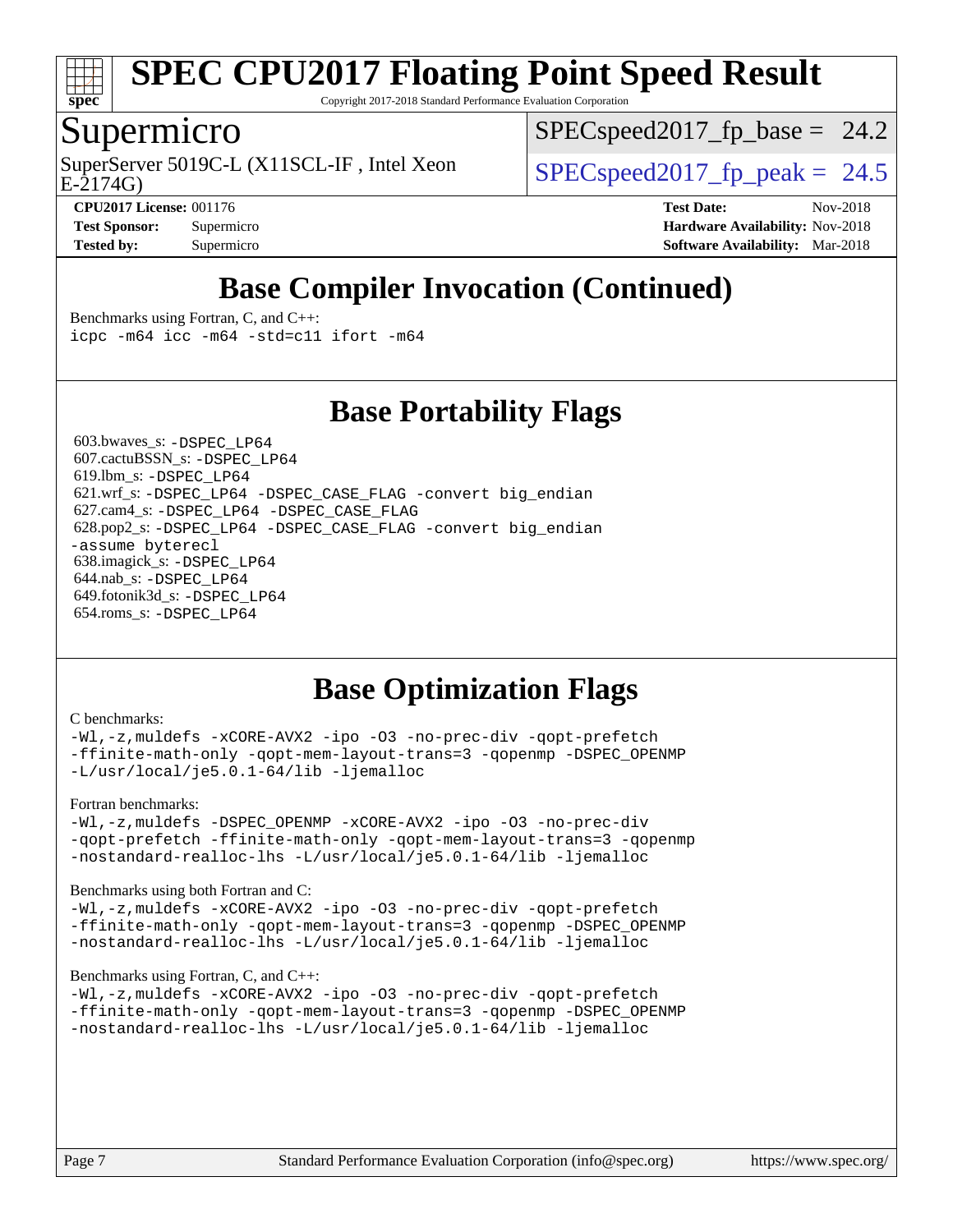

Copyright 2017-2018 Standard Performance Evaluation Corporation

#### Supermicro

E-2174G) SuperServer 5019C-L (X11SCL-IF, Intel Xeon  $SPEC speed2017$  fp\_peak = 24.5

 $SPECspeed2017_fp\_base = 24.2$ 

**[CPU2017 License:](http://www.spec.org/auto/cpu2017/Docs/result-fields.html#CPU2017License)** 001176 **[Test Date:](http://www.spec.org/auto/cpu2017/Docs/result-fields.html#TestDate)** Nov-2018 **[Test Sponsor:](http://www.spec.org/auto/cpu2017/Docs/result-fields.html#TestSponsor)** Supermicro **[Hardware Availability:](http://www.spec.org/auto/cpu2017/Docs/result-fields.html#HardwareAvailability)** Nov-2018 **[Tested by:](http://www.spec.org/auto/cpu2017/Docs/result-fields.html#Testedby)** Supermicro **[Software Availability:](http://www.spec.org/auto/cpu2017/Docs/result-fields.html#SoftwareAvailability)** Mar-2018

## **[Peak Compiler Invocation](http://www.spec.org/auto/cpu2017/Docs/result-fields.html#PeakCompilerInvocation)**

[C benchmarks](http://www.spec.org/auto/cpu2017/Docs/result-fields.html#Cbenchmarks): [icc -m64 -std=c11](http://www.spec.org/cpu2017/results/res2018q4/cpu2017-20181112-09579.flags.html#user_CCpeak_intel_icc_64bit_c11_33ee0cdaae7deeeab2a9725423ba97205ce30f63b9926c2519791662299b76a0318f32ddfffdc46587804de3178b4f9328c46fa7c2b0cd779d7a61945c91cd35)

[Fortran benchmarks](http://www.spec.org/auto/cpu2017/Docs/result-fields.html#Fortranbenchmarks): [ifort -m64](http://www.spec.org/cpu2017/results/res2018q4/cpu2017-20181112-09579.flags.html#user_FCpeak_intel_ifort_64bit_24f2bb282fbaeffd6157abe4f878425411749daecae9a33200eee2bee2fe76f3b89351d69a8130dd5949958ce389cf37ff59a95e7a40d588e8d3a57e0c3fd751)

[Benchmarks using both Fortran and C](http://www.spec.org/auto/cpu2017/Docs/result-fields.html#BenchmarksusingbothFortranandC): [ifort -m64](http://www.spec.org/cpu2017/results/res2018q4/cpu2017-20181112-09579.flags.html#user_CC_FCpeak_intel_ifort_64bit_24f2bb282fbaeffd6157abe4f878425411749daecae9a33200eee2bee2fe76f3b89351d69a8130dd5949958ce389cf37ff59a95e7a40d588e8d3a57e0c3fd751) [icc -m64 -std=c11](http://www.spec.org/cpu2017/results/res2018q4/cpu2017-20181112-09579.flags.html#user_CC_FCpeak_intel_icc_64bit_c11_33ee0cdaae7deeeab2a9725423ba97205ce30f63b9926c2519791662299b76a0318f32ddfffdc46587804de3178b4f9328c46fa7c2b0cd779d7a61945c91cd35)

[Benchmarks using Fortran, C, and C++:](http://www.spec.org/auto/cpu2017/Docs/result-fields.html#BenchmarksusingFortranCandCXX) [icpc -m64](http://www.spec.org/cpu2017/results/res2018q4/cpu2017-20181112-09579.flags.html#user_CC_CXX_FCpeak_intel_icpc_64bit_4ecb2543ae3f1412ef961e0650ca070fec7b7afdcd6ed48761b84423119d1bf6bdf5cad15b44d48e7256388bc77273b966e5eb805aefd121eb22e9299b2ec9d9) [icc -m64 -std=c11](http://www.spec.org/cpu2017/results/res2018q4/cpu2017-20181112-09579.flags.html#user_CC_CXX_FCpeak_intel_icc_64bit_c11_33ee0cdaae7deeeab2a9725423ba97205ce30f63b9926c2519791662299b76a0318f32ddfffdc46587804de3178b4f9328c46fa7c2b0cd779d7a61945c91cd35) [ifort -m64](http://www.spec.org/cpu2017/results/res2018q4/cpu2017-20181112-09579.flags.html#user_CC_CXX_FCpeak_intel_ifort_64bit_24f2bb282fbaeffd6157abe4f878425411749daecae9a33200eee2bee2fe76f3b89351d69a8130dd5949958ce389cf37ff59a95e7a40d588e8d3a57e0c3fd751)

## **[Peak Portability Flags](http://www.spec.org/auto/cpu2017/Docs/result-fields.html#PeakPortabilityFlags)**

Same as Base Portability Flags

## **[Peak Optimization Flags](http://www.spec.org/auto/cpu2017/Docs/result-fields.html#PeakOptimizationFlags)**

[C benchmarks](http://www.spec.org/auto/cpu2017/Docs/result-fields.html#Cbenchmarks):

619.lbm\_s: basepeak = yes

```
 638.imagick_s: -xCORE-AVX2 -ipo -O3 -no-prec-div -qopt-prefetch
-ffinite-math-only -qopt-mem-layout-trans=3 -qopenmp
-DSPEC_OPENMP
```
 $644.nab$ <sub>S</sub>: basepeak = yes

[Fortran benchmarks](http://www.spec.org/auto/cpu2017/Docs/result-fields.html#Fortranbenchmarks):

 $603.bwaves$  s: basepeak = yes

```
 649.fotonik3d_s: -prof-gen(pass 1) -prof-use(pass 2) -DSPEC_SUPPRESS_OPENMP
-DSPEC_OPENMP -O2 -xCORE-AVX2 -qopt-prefetch -ipo -O3
-ffinite-math-only -no-prec-div -qopt-mem-layout-trans=3
-qopenmp -nostandard-realloc-lhs
```

```
 654.roms_s: -DSPEC_OPENMP -xCORE-AVX2 -ipo -O3 -no-prec-div
-qopt-prefetch -ffinite-math-only -qopt-mem-layout-trans=3
-qopenmp -nostandard-realloc-lhs
```
**(Continued on next page)**